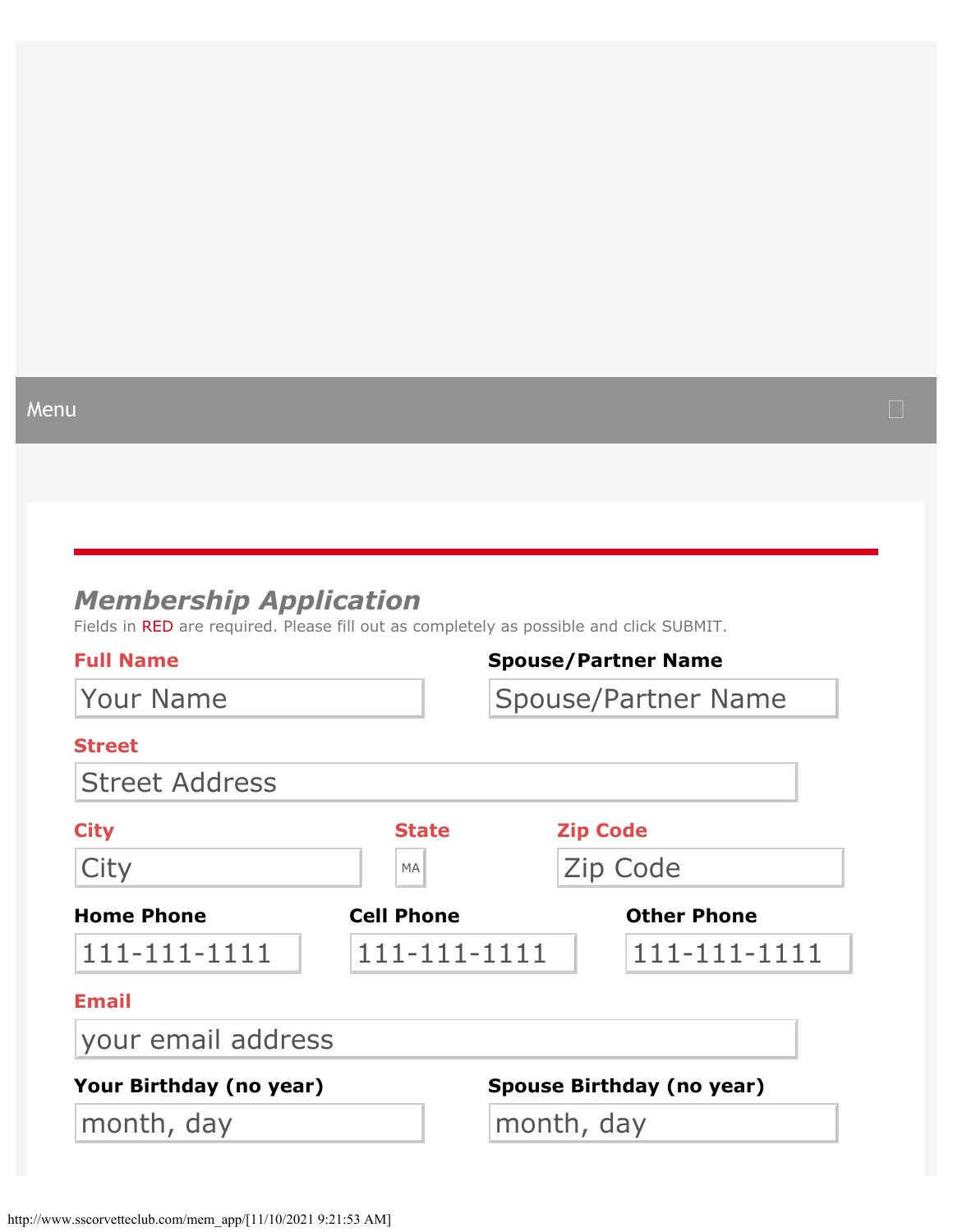Membership Application | South Shore Corvette Club

#### **Best way to contact me:**

 $\bigcirc$  email  $\bigcirc$  U.S. Mail  $\bigcirc$  Phone **Please check all the types of club activities that you find interesting and may participate.** Cruise Night Car Shows/Show and Shine **□** Parades Meet fellow Corvette Owners  $\Box$  Corvette Maintenance/Restoration  $\Box$  Cruise to attractions/sites Road Trips Weekend getaways Diner/Dances Learn More about My Corvette  $\Box$  Monthly Meetings Expert Speakers/Demos  $\Box$  Rallies □ Autocross/Drag racing Performance Driving Schools Your Corvette/s **Year Model Color** Vear of your Corvette<br>
Year Coupe, convertible, GS, 206, 2R-1 etc.<br>
Year Coupe, convertible, GS, 206, 2R-1 etc.<br>
Year Coupe, convertible, GS, 206, 2R-1 etc.<br>
Name for Name Badge (free with membership)<br>
Name for additional

## **Name for Name Badge (free with membership)**

Name

#### **Name for additional badge spouse/partner (\$15 charge)**

**How did you first hear of the South Shore Corvette Club?**

**Referred by:**

Referral Name

#### **Additional questions or comments**

#### **I will abide by the bylaws of the South Shore Corvette Cub.**

 $\Box$  I Agree.